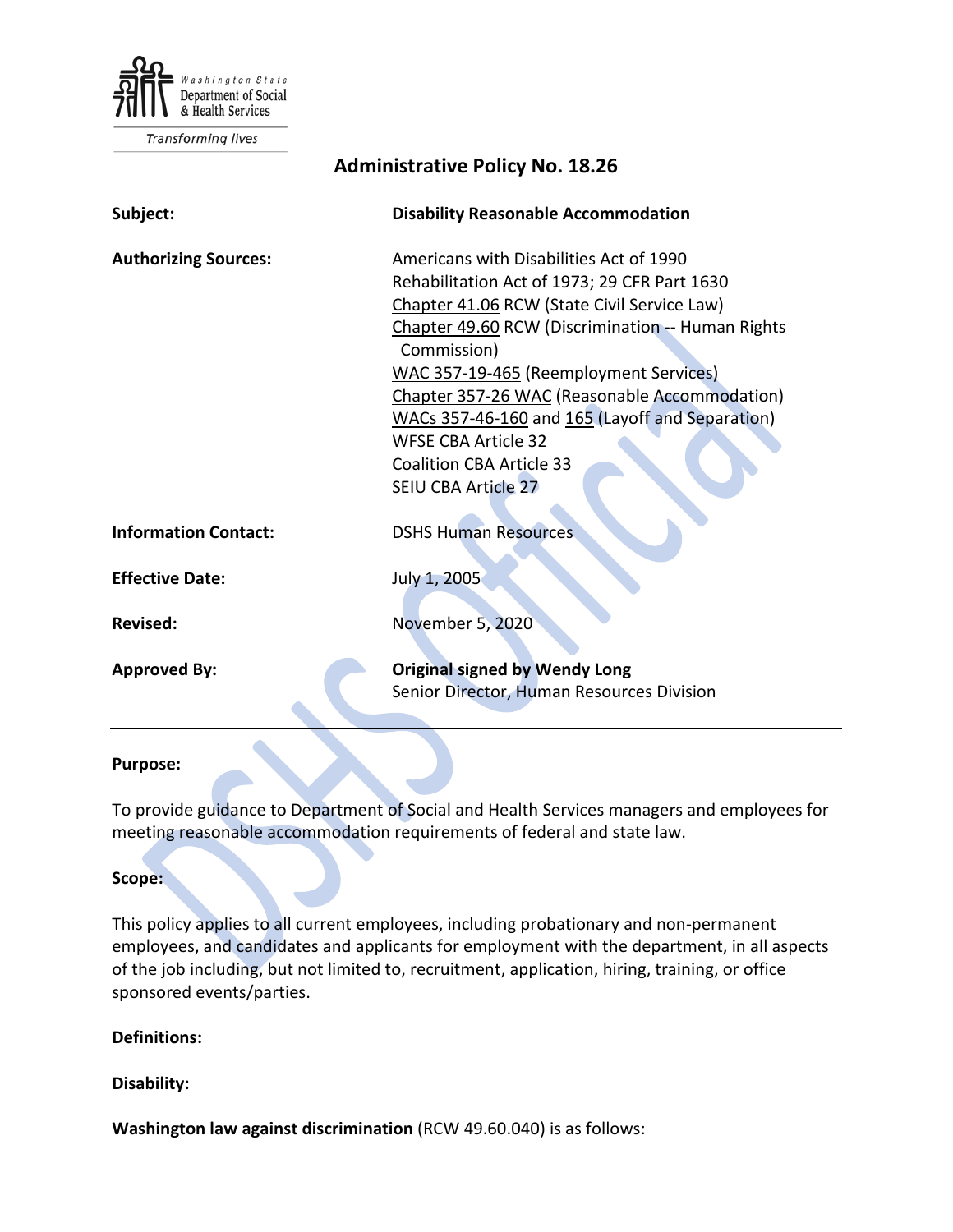- A. The presence of a sensory, mental, or physical impairment that:
	- 1. Is medically recognizable or diagnosable;
	- 2. Exists as a record or history; or
	- 3. Is perceived to exist whether or not it exists in fact.
- B. A disability exists whether it is temporary or permanent, common or uncommon, mitigated or unmitigated, or whether or not it limits the ability to work generally or work at a particular job.
- C. For purpose of this definition, impairment includes, but is not limited to:
	- 1. Any physiological disorder, or condition, cosmetic disfigurement, or anatomical loss affecting one or more of the following body systems: Neurological, musculoskeletal, special sense organs, respiratory, including speech organs, cardiovascular, reproductive, digestive, genitor-urinary, hemic and lymphatic, skin, and endocrine; or
	- 2. Any mental, developmental, traumatic, or psychological disorder, including but not limited to cognitive limitation, organic brain syndrome, emotional or mental illness, and specific learning disabilities.

#### **Americans with Disabilities Act:**

- A. A physical or mental impairment that substantially limits one or more of the major life activities of an individual such as but not limited to: walking, seeing, hearing, breathing, learning, caring for oneself, performing manual tasks, working, speaking, etc.;
- B. A record of such impairment; or
- C. Being regarded as having such impairment.

**Direct threat:** A significant risk of substantial harm to the health and safety of self or others, for reasons connected to a disability. The risk must be specific, substantial, demonstrable, likely, or imminent; and must be incapable of being eliminated or reduced to an acceptable level through reasonable accommodation.

**Effective accommodation:** In selecting the particular type of reasonable accommodation to provide, the principal test is that of effectiveness, whether the accommodation will enable the person with a disability to perform the essential functions of the job in question.

**Equal employment opportunity:** An opportunity for individuals with a disability to enjoy the same opportunities to participate in the application process, to be considered for a job, and enjoy the benefits and privileges of employment that employees without disabilities enjoy.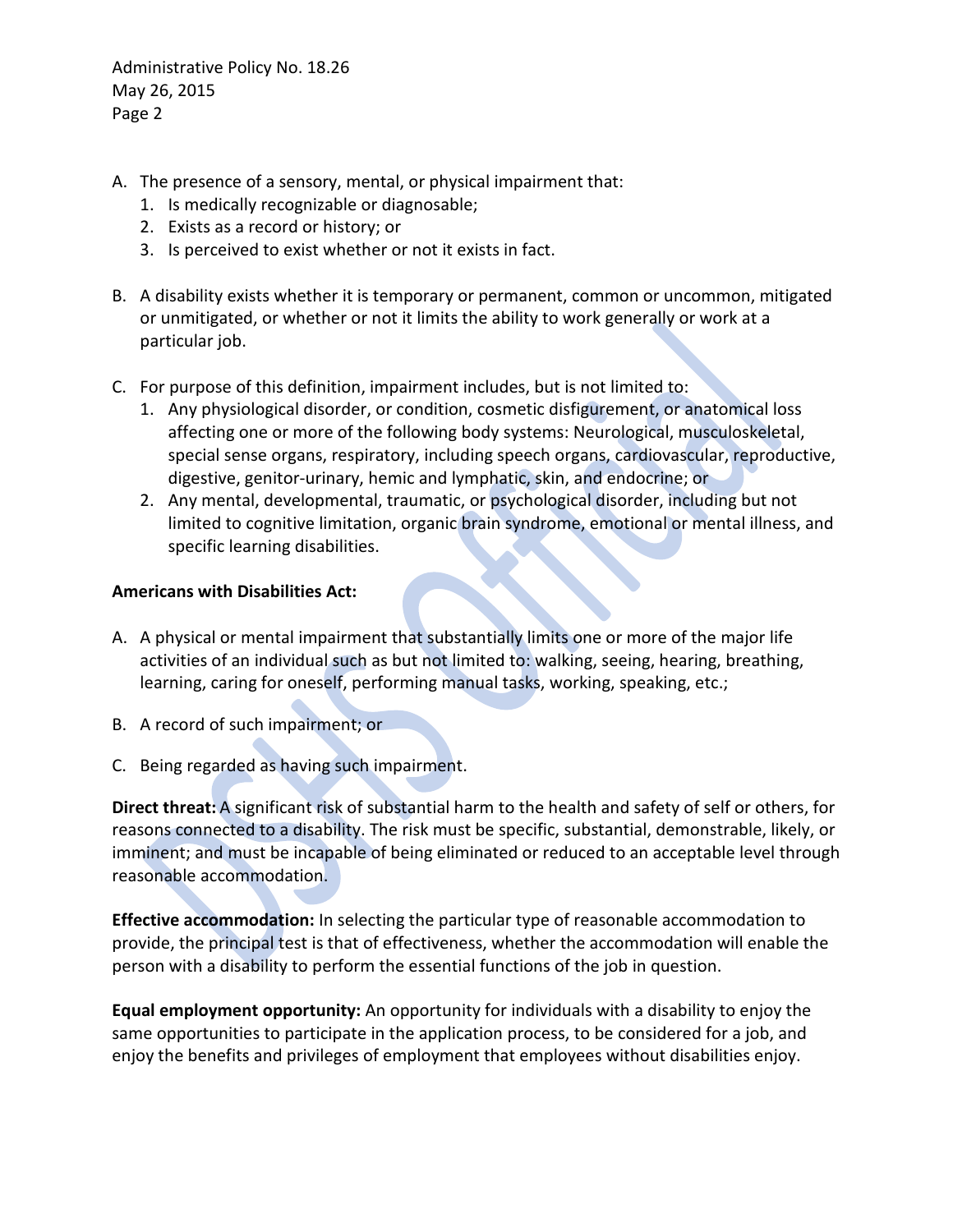**Health care professional:** A person who has completed a course of study and is licensed to practice in a field of health care, which includes the diagnosis and assessment of the particular disability or disabilities in question.

**Qualified person with a disability:** A person with a disability who meets the skills, experience, education, and other job related requirements of the position held or desired, and who, with or without reasonable accommodation, can perform the essential job functions at the established performance standards.

**Reasonable accommodation:** For persons with disabilities, as defined by state or federal law, reasonable accommodation may include, but is not limited to:

- 1. Accommodation in application procedures, testing, and the interview process; or
- 2. Modifications or adjustments to a job, work method, or work environment that make it possible for a qualified person with a disability to perform the essential functions of a position, or enjoy the benefits and privileges of employment equal to employees without disabilities.

**Undue hardship:** A request for reasonable accommodation that has been denied based on unduly costly, extensive, substantial, or disruptive, or would fundamentally alter the nature or operation of the agency.

# **Policy:**

The human resources division (HRD) develops and administers the disability reasonable accommodation policy.

It is the policy of the department not to discriminate because of a disability in any term or condition of employment, or in access to programs, facilities, and services offered by the department.

The department is committed to equal access to employment for employees without regard of their race, color, national origin, religion, creed, sex, age (over 40), disabled veterans status, disability, genetic information, Vietnam era veterans status, recently separated veterans status or other protected veterans status, sexual orientation (as defined in chapter 49.60 RCW including gender expression or identity), marital status, or use of a trained guide dog or service animal by a person with a disability.

Persons with disabilities have the right to request and receive reasonable accommodation in all aspects of employment with the department. The department's reasonable accommodation process is designed to:

1. Ensure equal opportunity in the application process;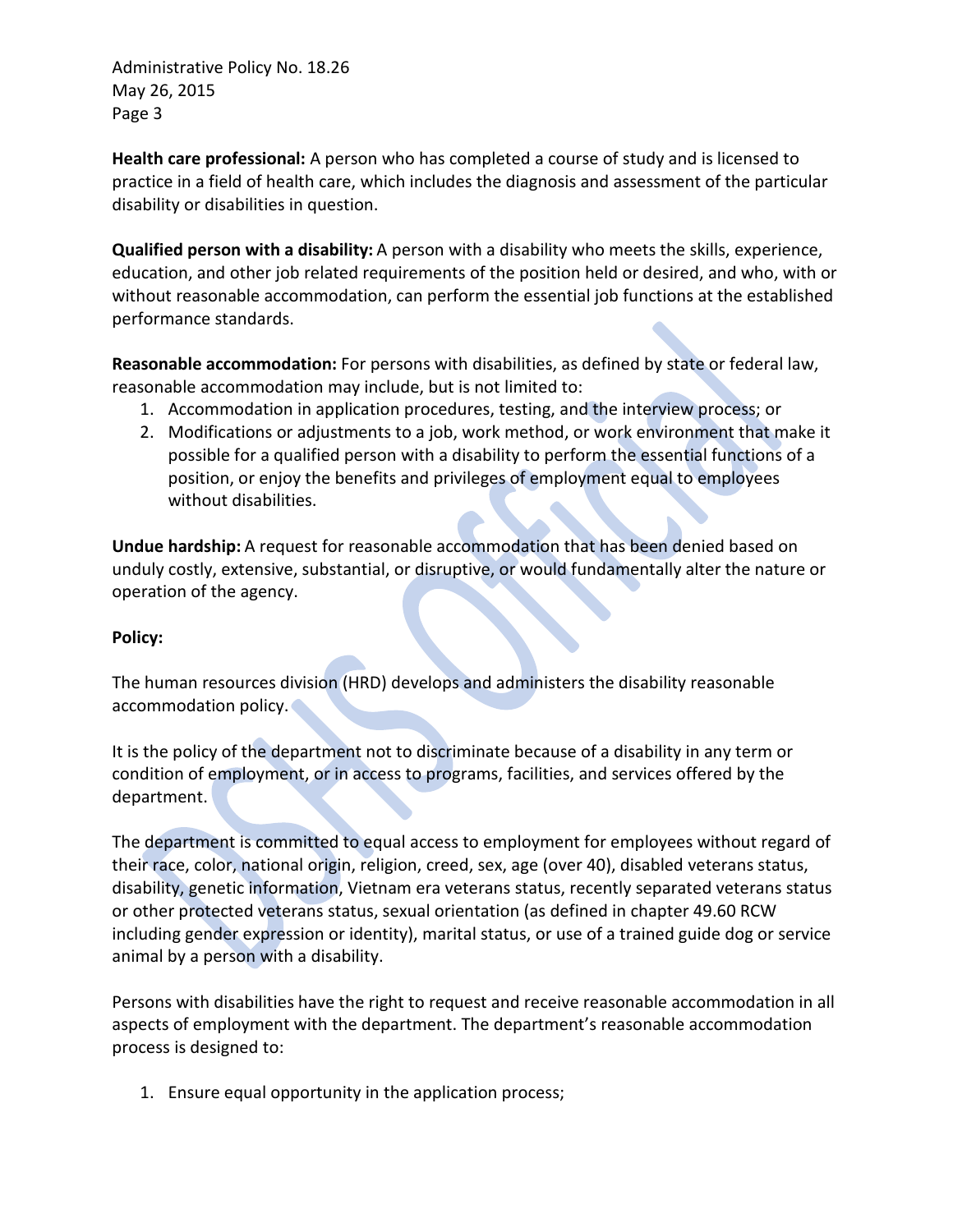- 2. Enable a qualified individual with a disability to perform the essential functions of a job; and
- 3. Enable an employee with a disability to enjoy equal benefits and privileges of employment.

It is the responsibility of each employee to comply with and promote this policy.

## **A. Employee Responsibility**

- 1. This policy provides that individuals who believe they have a disability have the right to request and receive reasonable accommodation.
- 2. To inform their immediate supervisor or the department's human resources division, either orally or in writing, of the existence of an impairment, and that they need a reasonable accommodation to perform their job functions or to receive equal benefits, privileges or terms and conditions of employment.
	- a. Individuals are not required to reveal diagnoses or the details of medical treatments to immediate supervisors or to coworkers.
- 3. Requests for a disability reasonable accommodation can also be initiated by completing an intake at the following department reasonable accommodation [website.](http://hrd.dshs.wa.lcl/Employees/requesting_ra/Requesting_RA.htm)
- 4. The employee is responsible for providing sufficient medical documentation that establishes a reasonable likelihood that engaging in job functions without a reasonable accommodation would aggravate the impairment to the extent that it would create a substantially limiting effect.

#### **B. Department Responsibilities**

- 1. The department must acknowledge receipt of the request for reasonable accommodation. The department will begin processing a reasonable accommodation request within thirty (30) calendar days of receipt.
- 2. Supervisors are not to request medical documentation regarding the impairment or discuss medical information with the employee.
	- a. If an employee voluntarily shares information about their disability or impairment with their supervisor, the supervisor must keep that information confidential.
- 3. If an employee gives their supervisor written information, the supervisor is to immediately forward the documents(s) to HR.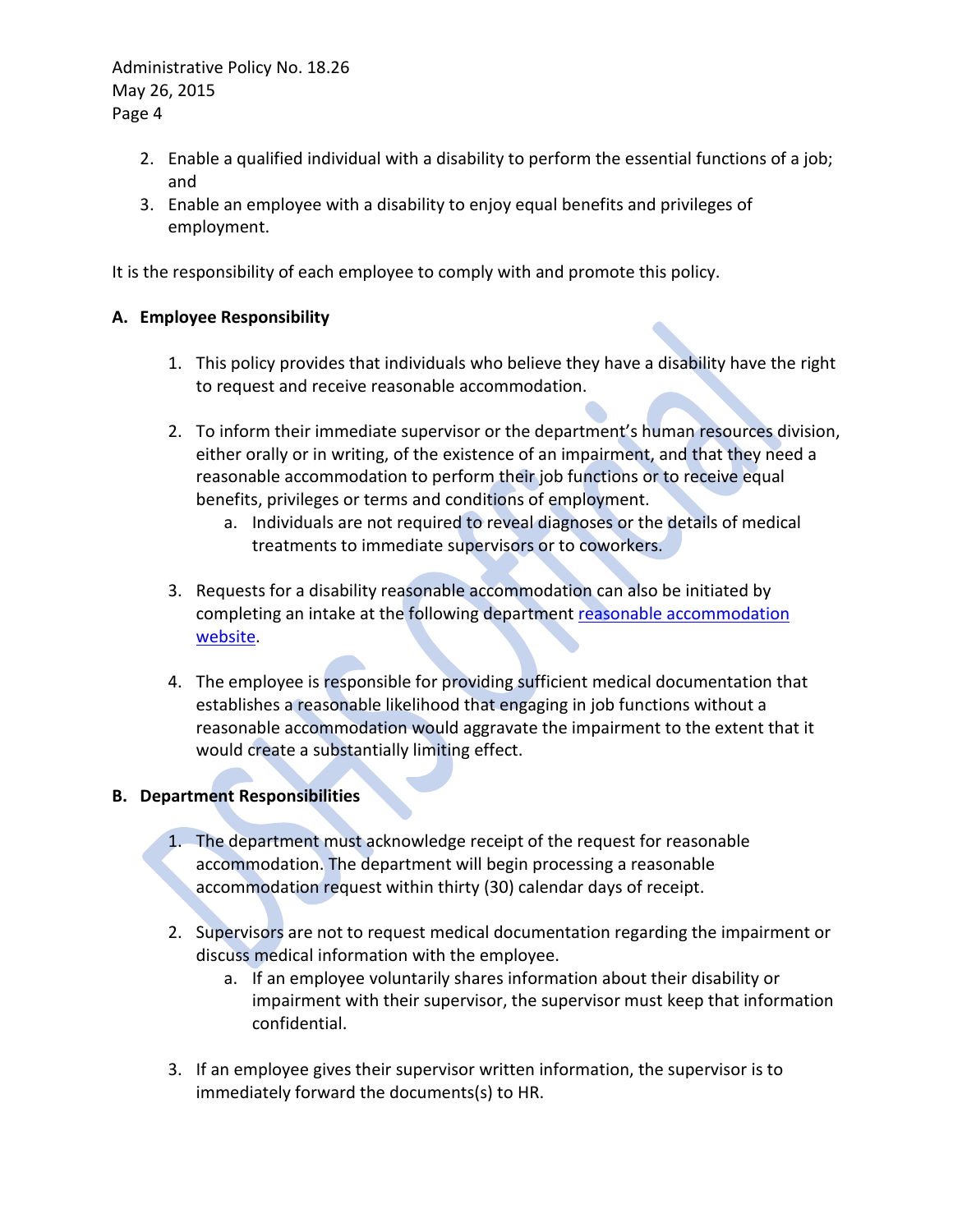- 4. Appointing Authority or designee is responsible for contacting, corresponding with, and receiving information from health care professionals.
- 5. Medical records received by the department are confidential and will be maintained separately from personnel records and supervisory files.

## **C. Interactive reasonable accommodation process**

- 1. Each request for reasonable accommodation will be assessed on a case by case basis. The duty to provide reasonable accommodation is ongoing and may arise any time an employee's disability, impairment, or job changes.
- 2. To qualify for a reasonable accommodation in employment, when the disability and/or the need for accommodation is not obvious, the employer may ask the employee and their health care professional(s) to provide sufficient documentation indicating that a disability or medical impairment is known or shown to exist in fact; and

The impairment has a substantially limiting effect on the individual's ability to:

- a. Perform their job;
- b. Apply or be considered for a job; or
- c. Have access to equal benefits, privileges, or terms or conditions of employment.

Refusal by the employee to provide sufficient medical documentation may result in denial of reasonable accommodation or separation from employment.

- 3. An interactive process may include (but is not limited to):
	- a. A request to obtain sufficient medical documentation from a qualified health care professional to support that a disability exists and to substantiate the need for a reasonable accommodation;
	- b. A review of the current position description, an analysis of the particular job functions and qualifications; and/or
	- c. A consultation with the individual to:
		- i. Ascertain the precise job related limitations imposed by their disability and how those limitations could be overcome with a reasonable accommodation;
		- ii. Identify potential accommodations and assess the effectiveness each would have in enabling the individual to perform the essential functions of the position.
- 4. The department may obtain a second opinion from a health care professional chosen and paid for by the department verifying the disability and limitations of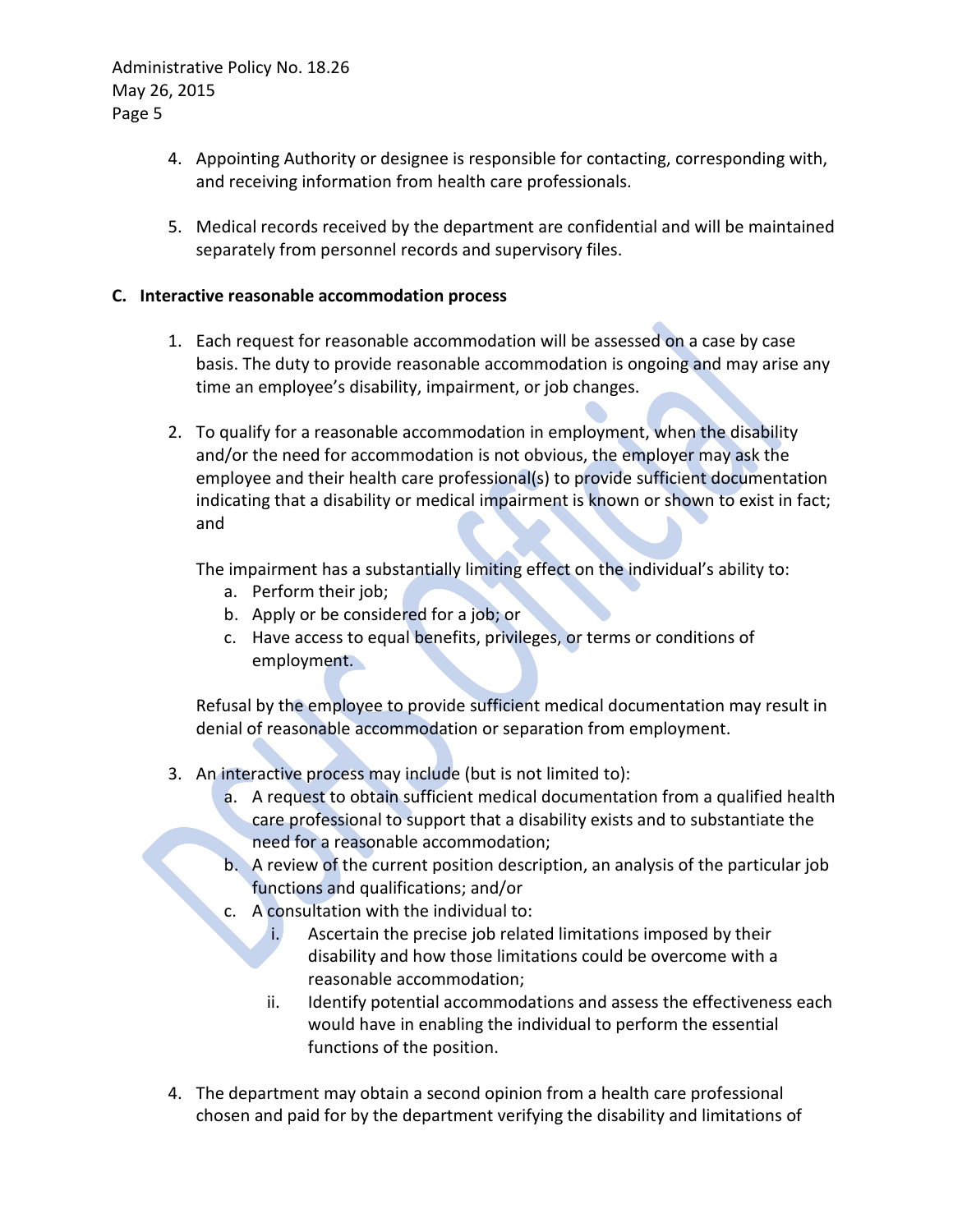work.

- 5. Decisions regarding an employee's reasonable accommodation(s) will be made by the appointing authority or designee. If two or more effective accommodations exist, and after considering the preference of the individual with a disability, the appointing authority or designee may select the reasonable accommodation(s) to be provided.
	- a. The reasonable accommodation unit within HRD is available to assist and advise as needed.
- 6. Reassignment to a vacant position is the reasonable accommodation of last resort. This type of reasonable accommodation must be considered for a permanent employee who, because of a disability, can no longer perform the essential functions of their current position, with or without reasonable accommodation.
- 7. Under this policy, the department is not required to:
	- a. Eliminate an essential function or duty of the job;
	- b. Lower performance or productivity standards;
	- c. Create a position;
	- d. Displace another employee
	- e. Offer a promotion; or
	- f. Move an employee into a position for which the employee is not qualified.
- 8. The employee has the right to refuse a reasonable accommodation. However, if an employee refuses the reasonable accommodation and is unable to perform the job functions without the accommodation, they are not considered to be a qualified individual with a disability, and may be separated from employment.
- 9. The employee must be notified in writing if the department determines their request for reasonable accommodation is denied, documenting the reasons for the denial.

#### **D. Determining undue hardship**

- 1. The department must provide reasonable accommodation to qualified individuals with disabilities who are employees or applicants for employment unless doing so will impose an undue hardship on the operation of its business.
- 2. Before concluding a particular accommodation imposes an undue hardship, the department will consider whether or not there are alternative reasonable accommodations that would not impose such a hardship.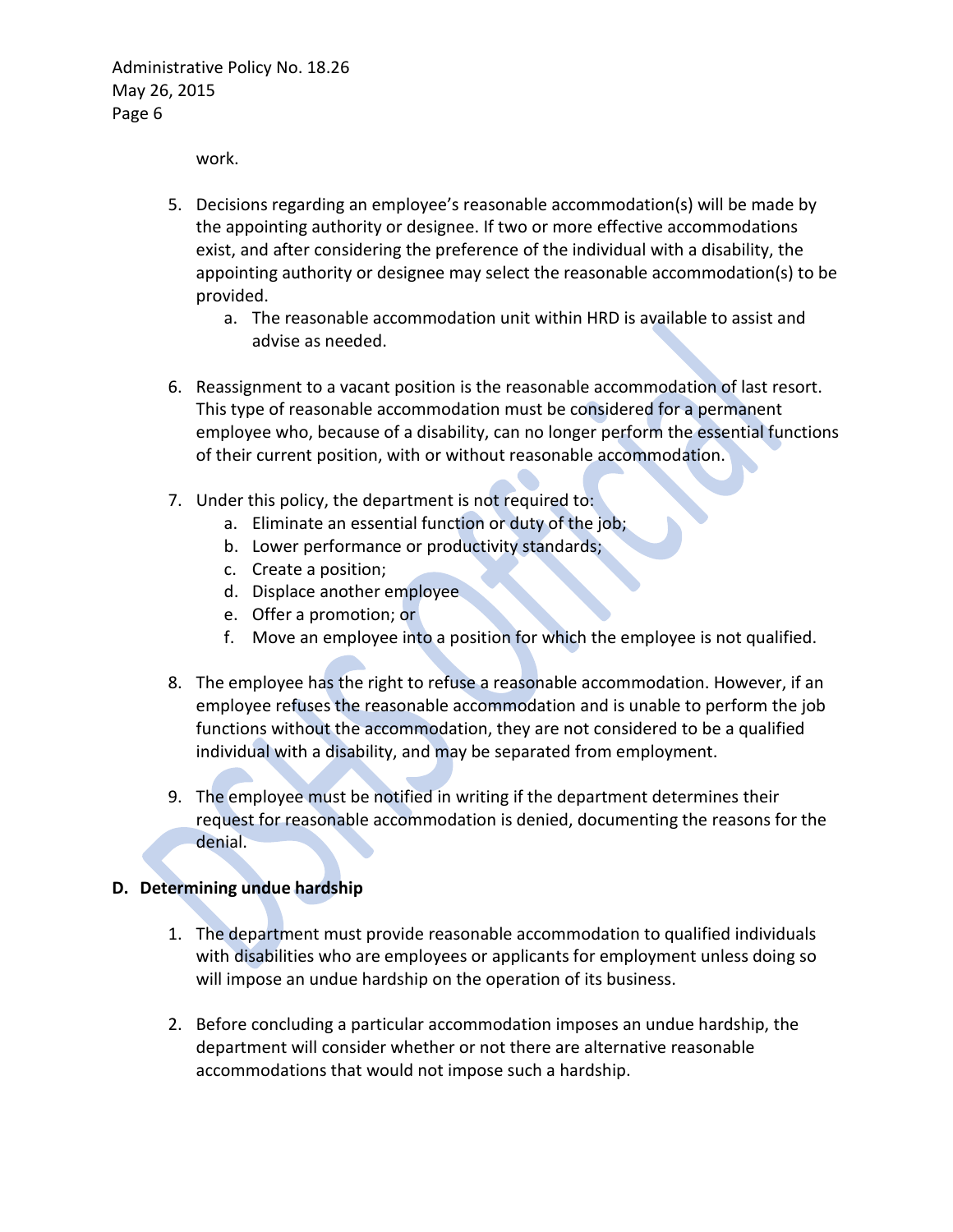> 3. The secretary, or their designee, will review and make the final determination on requests for accommodations where concerns exist regarding undue hardship of the requested accommodation. The department will provide written justification to the individual for any decision not to provide a reasonable accommodation because of undue hardship.

# **E. Establishing direct threat**

- 1. Reasonable accommodation may not be required if:
	- a. There is reasonable cause to believe that an employee poses a direct threat to the health or safety of self or others; or
	- b. A reasonable accommodation cannot reduce the risk below the direct threat level.
- 2. The determination that an individual poses a direct threat is to be based on an assessment of the individual's present ability to safely perform the essential functions of the job.
	- a. The department's appointing authority will complete an individualized assessment of the situation, which includes a current medical review and objective evidence.
	- b. A department employee may be sent to a health care professional of the department's choosing if there is objective evidence to support a reasonable belief that, due to a disability, an employee poses a direct threat to self or others, which means a high probability of a risk of significant harm.
	- c. In analyzing whether a department employee poses a direct threat, the department's appointing authority will consider these factors:
		- i. The duration of the risk;
		- ii. The nature and severity of the potential harm;
		- iii. The likelihood that the potential harm will occur; and
	- d. The imminence of the potential harm.

If it is then determined that the person poses a significant risk of substantial harm, the department's appointing authority will consider whether a reasonable accommodation exists that could mitigate or eliminate the risk.

# **F. Disability separation**

A disability separation is an action taken to separate an employee from service when the department determines that the employee is unable to perform the essential functions of the employee's position, or alternative position, with or without reasonable accommodation due to mental, sensory, or physical incapacity. Disability separation is not a disciplinary action per [WAC](http://apps.leg.wa.gov/WAC/default.aspx?cite=357-46-160)  [357-46-160](http://apps.leg.wa.gov/WAC/default.aspx?cite=357-46-160) or applicable CBA Articles.